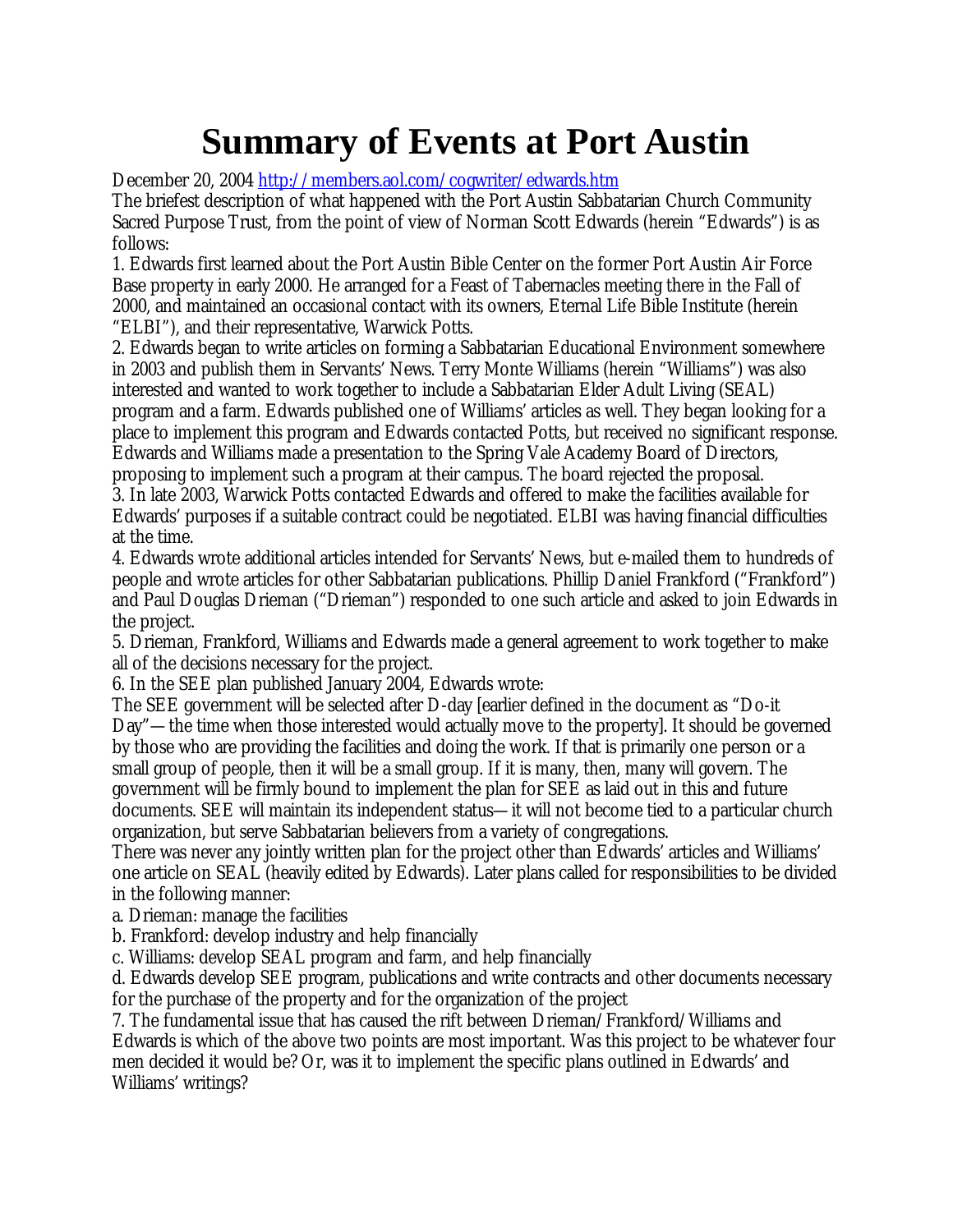8. The question of commitment to the project has often been raised. Early in the planning, all four men talked about selling their houses and moving their resources to the project. Here is what has happened:

a. Drieman did not plan to sell his house, but did speak of moving his substantial collection of tools and parts to the property for its use. He only moved half a truckload of belongings, most of his tools still being in Missouri.

b. Frankford initially spoke of selling his house or collecting a large insurance settlement on damages to it and using it to help the project. Neither has been done.

c. Williams did move from his Ann Arbor apartment, but did not put his Illinois house up for sale as once planned, but did come through with a nearly equivalent amount of money.

d. Edwards did sell his house, used the proceeds for the project and moved everything he owned to the property.

In short, the others all have a home to "go back to"; Edwards does not.

9. It is also significant to note that the four could not agree on how to make the initial payment, so Edwards made it himself, because he was determined to see the project through, not to simply be one of four men talking about it.

10. In early April of 2004, all four men had a conversation with the preparer and creator of the Port Austin Sabbatarian Church Community Sacred Purpose Trust (herein "the Trust"). They agreed that the property would be purchased by the Trust. Edwards prepared a contract for the Trust and ELBI, which all signed on the  $28<sup>th</sup>$  of that month. This was a preliminary contract, as it was known that the property descriptions, the provisions for the Trust, and other points may not have been completely finalized. Point 19 of this contract indicated that there would be a need for changes and required either part to cooperate to do this within a certain period of time.

11. During the summer of 2004, Edwards pursued his rather extensive responsibilities, including the selling of his house and moving five truckloads of possessions, many of which are in use by the project at this time. Among many other things, he conducted a two-week music camp, and reviewed hundreds of documents in the purchase and set-up of the property, writing dozens himself. In contrast, Drieman did not complete his promised status report of the condition of the various buildings and completed relatively few repairs. Frankford produced many dozens of project ideas for industry, but failed to follow through on any one of them. Williams greatly helped financially, but did not develop the SEAL program beyond his own mother or develop the farm beyond the poultry yards.

12. Edwards did not attempt to interfere in the other's areas, but helped each of them when requested. Edwards has records of such for any who would like to see them.

13. During July and August, it became clear to Edwards that false accusations and general opposition to his planned part of the project were intended to either relegate him to a subservient position or to drive him out. Explaining all of the incidents would require many pages. This opposition became obvious when Frankford and Williams attempted to make Drieman the "director" of the project. This is a clear departure from their continual statement of "four men with equal authority". They clearly had no objection to unequal authority, as long as it was in their favor. 14. During this same time, Frankford, Drieman and Williams all expressed either uncertainty or opposition to the Sacred Purpose Trust. Yet, they did not provide for any way to deal with the existing contract between ELBI and the Trust or provide any alternative form of organization. It became increasingly clear to Edwards and the Trust creator that they would not be suitable trustees for the existing agreements.

15. In Late August and early September, Homer Kizer (herein "Kizer") began to make offensive Internet documents and posts, which further divided the efforts of the project. Both ELBI and some of the project's supporters were extremely offended by them, and even consulted attorneys.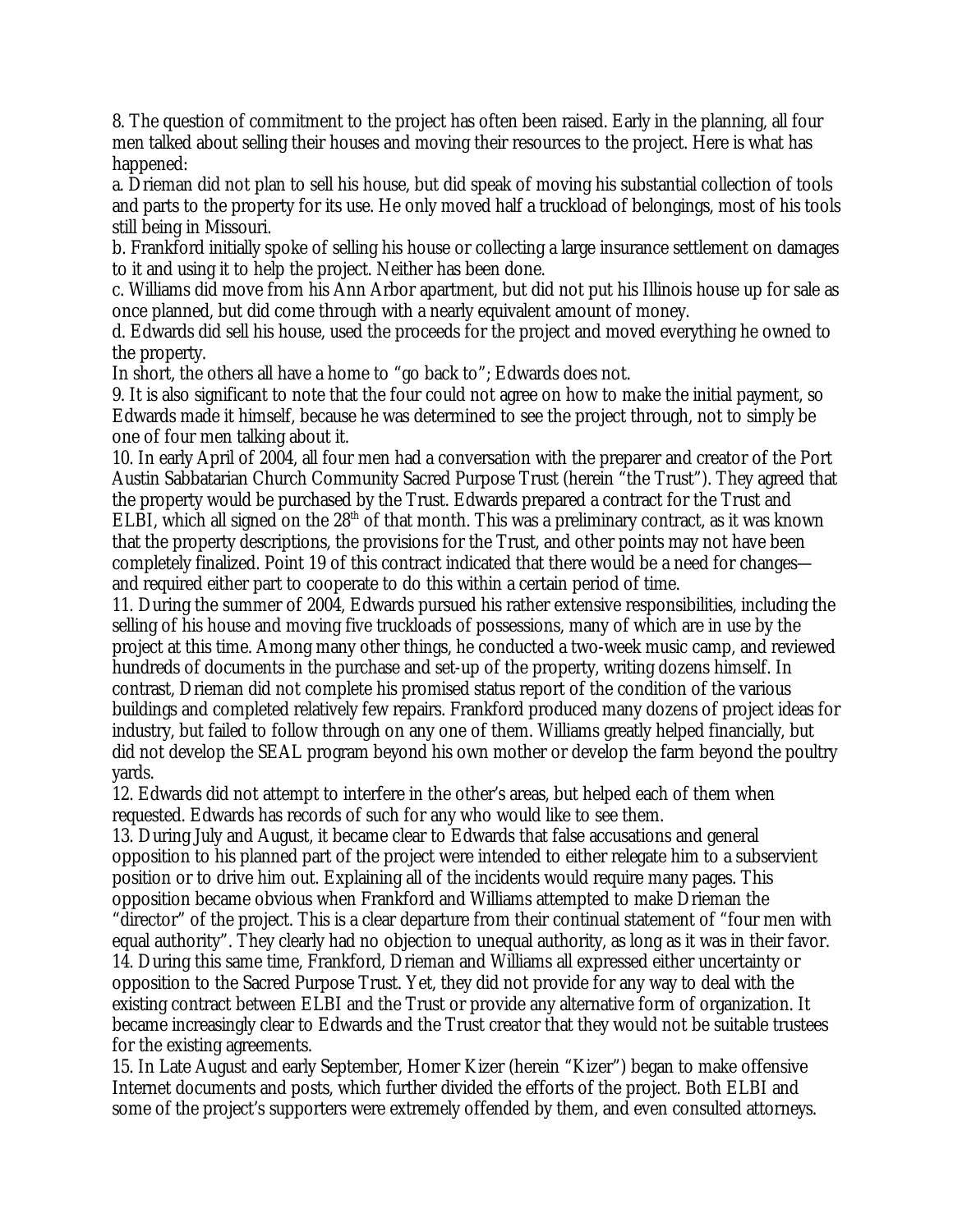Frankford at first agreed with the writings, then denied that he did. ELBI strongly urged the removal of Frankford from any management position related to the project. Drieman and Williams refused to take any outwardly observable action against Frankford.

16. With all of the above things happening, the Trust documents still had not been finalized and the required corrections to the contract between the Trust and ELBI still had not been made. The time period had expired, and ELBI's cooperation was required to make these corrections. Frankford and Williams rarely had any direct communication with ELBI, and Drieman stopped answering the requests of ELBI.

17. Edwards met with Drieman for over an hour attempting to show him why Frankford should not have any leadership position in any aspect of the project. Drieman disagreed and defended Frankford.

18. On September 12, 2004, Edwards then met with Williams, explaining that Frankford was not suitable to be a trustee and that Drieman was not willing to help solve the problem. Edwards recommended that the Trust be formed with only two trustees, Edwards and Williams, until the problems could be resolved. Williams agreed that Frankford was a problem, but wanted to wait for whatever solution Drieman might agree to.

19. In the following days, Edwards found the situation nearly unworkable and even made calls to find a new ministry wherein he might work. However, both the Trust creator and ELBI independently volunteered that one trustee could do the job until the problems could be resolved. 20. After much prayer and counsel, Edwards agreed to be become the single trustee. The Trust Indenture was completed and the Certificate of Trust and a corrected contract with ELBI were recorded on September 17, 2004, the day after the Feast of Trumpets.

21. Due to multiple extended trips on the part of Drieman and Williams, and the urgent repairing of the meeting hall for the Feast (the ceiling was literally falling down), there was virtually no time for all four men to meet together. Edwards arranged for a meeting on October 29 to present the financial records he had produced thus far and to explain why the Trust was created like it was. About 20 minutes into the presentation, Drieman asked about the Trust, so Edwards explained that he was the only trustee at that time. In less then one minute, Drieman, Williams and Frankford left the room, not willing to hear any of the other prepared information or means whereby issues could be resolved.

22. That same day, Edwards wrote a letter to Williams offering to make him whole for his efforts and to continue to work with him. He also met with Williams that evening to discuss the issues. On October 31, Edwards wrote another letter to Williams and Drieman offering to continue to work together in some way. On November 3, 2004, Edwards sent an eviction notice to Frankford for a number of reasons. This was the only eviction letter Edwards sent. Edwards later sent certified letters to Frankford, Drieman and Williams, but only Drieman accepted his letter; the others let them return after 15 days unclaimed. No written response to any of these letters has been received, though some of the displaced property mentioned in them was returned a few days later. The three have not tried to initiate communications in any other way. There have been no face-to-face conversations between Edwards and the other three since October 29, 2004.

23. On December 7, 2004, Frankford and Drieman moved off the Trust property.

24. On December 8, 2004, Edwards found on the Internet— it was never sent to him— an affidavit stating that Frankford, Drieman and Williams were ending the Port Austin Sabbatarian Church Community, the Port Austin Sabbatarian Community Church, SEE, SEAL and all of the related programs of these ministries. After verifying with the signing notary that the document was indeed genuine, and realizing that these three men were a majority of the members of these entities, Edwards agreed to comply with this demand and stop using the names of these now defunct entities. In accordance with the provisions of the Trust, a new Beneficial Certificate Holder was